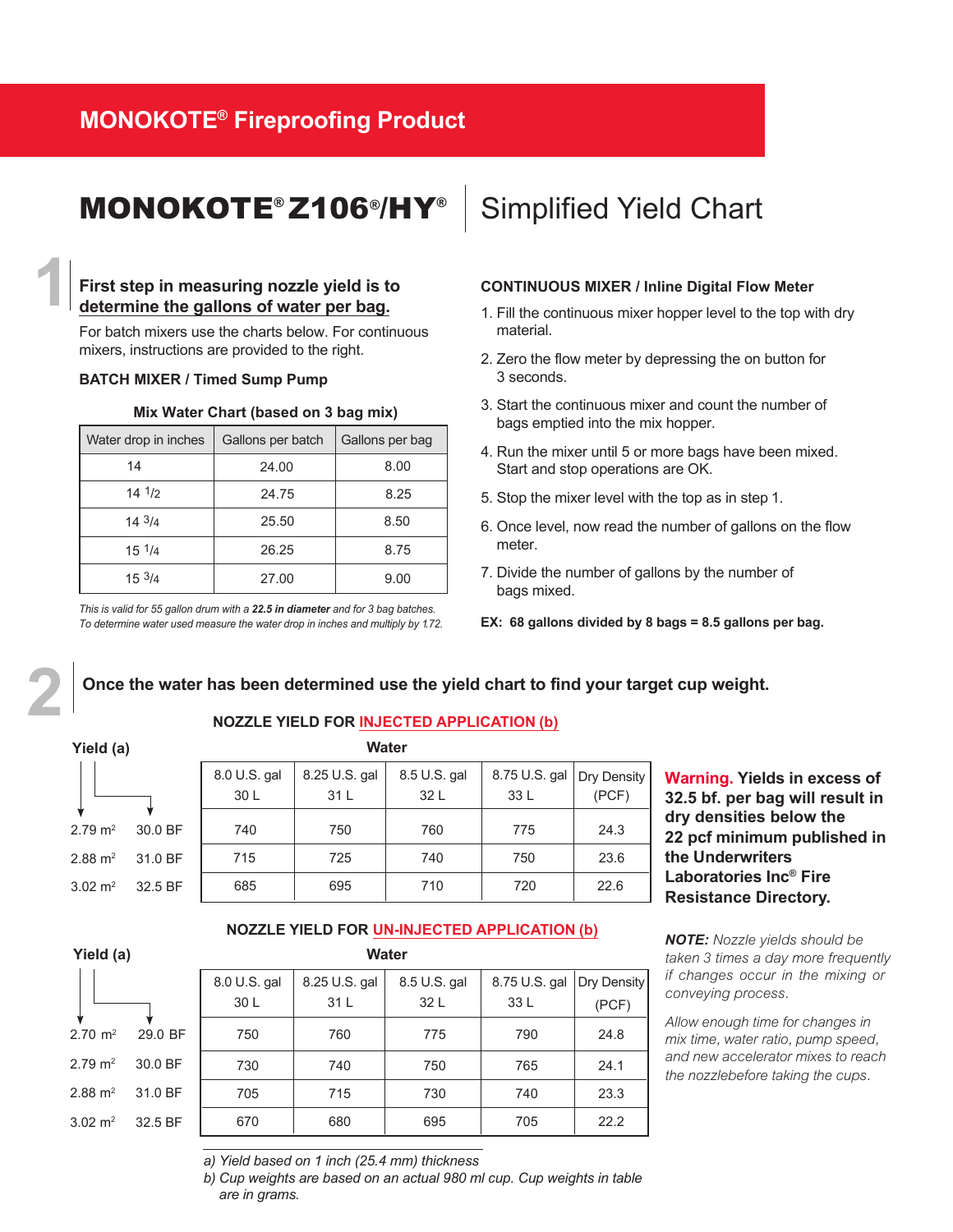### MONOKOTE® Z106®/HY®

### **Accelerator Mixing: One 60 lb Bag/10 gallons water Concentration 1270 g/liter cup** (specific gravity)

Flow Rate: Set according to Z106HY pumping rate

| Z-106/HY<br><b>Pumping Rate</b> | <b>Net Wt. of Accelerator</b><br>$(15$ seconds)* |
|---------------------------------|--------------------------------------------------|
| 20 bags per hour                | 210-220 grams                                    |
| 30 bags per hour                | 320-330 grams                                    |
| 40 bags per hour                | 430-440 grams                                    |
| 50 bags per hour                | 540-550 grams                                    |
| 60 bags per hour                | 650-660 grams                                    |

*\* Net weight in grams accumulated in the cup during 15 seconds taken at the nozzle (at constant flow).*

### **Warning. Z-106/HY fast sets with Accelerator.**

### **Calculating bags per hour with a batch mixer**

- Completely empty the mixer into the pump hopper.
- Mix a new 2 or 3 bag batch.
- Let the pump hopper run down until all most empty (do not draw air).
- Note the level of material remaining in the hopper.
- Empty the new batch into the pump hopper and start the stop watch.
- Time the mix until the new mix reaches the same level. (Continuous pumping is best).
- Stop the watch and record the time. Using the data recorded, calculate the bags per hour as demonstrated in the CALCULATION EXAMPLE presented later in this section.

### Injected

#### **Calculating bags per hour with a continuous mixer**

- Fill the continuous mixer to the top with dry material.
- Let the pump hopper run down until all most empty (do not draw air).
- Note the level of material remaining in the pump hopper.
- With the pump pumping, start the mixer and stop watch.
- Continuous pumping is best. If the pumps stops and starts, then stop and start the stop watch as well.
- Continue to mix and convey at least 3 bags and make sure the dry mixer hopper is filled to the top as in step 1.
- Allow the 3 bags to run down until the pump hopper is at the same level noted.
- Once 3 bags have run down, stop the watch and record the time and calculate using the example below.

#### **CALCULATION EXAMPLE: 5 minutes 45 seconds for 3 bag mix**

| 5 minutes $\times$ 60 sec per minute = | 300 sec      |
|----------------------------------------|--------------|
| Remaining 45 seconds =                 | 45 sec       |
| Total seconds to pump:                 | 345 sec      |
| Divided by the $3$ bags =              | 115 sec /bag |
|                                        |              |

Divide the 115 seconds for 1 bag into: 3600 sec per hour

**Equals 31.3 bags per hour** 

### **BAGS PER DAY**

#### **Pumping Rates**

- $15 20$  bags per hour = 90 120 bags per day(a)
- $20 30$  bags per hour = 120 180 bags per day(a)
- 30 40 bags per hour =  $180 240$  bags per day(a)

a) assumes 6 hours of application time.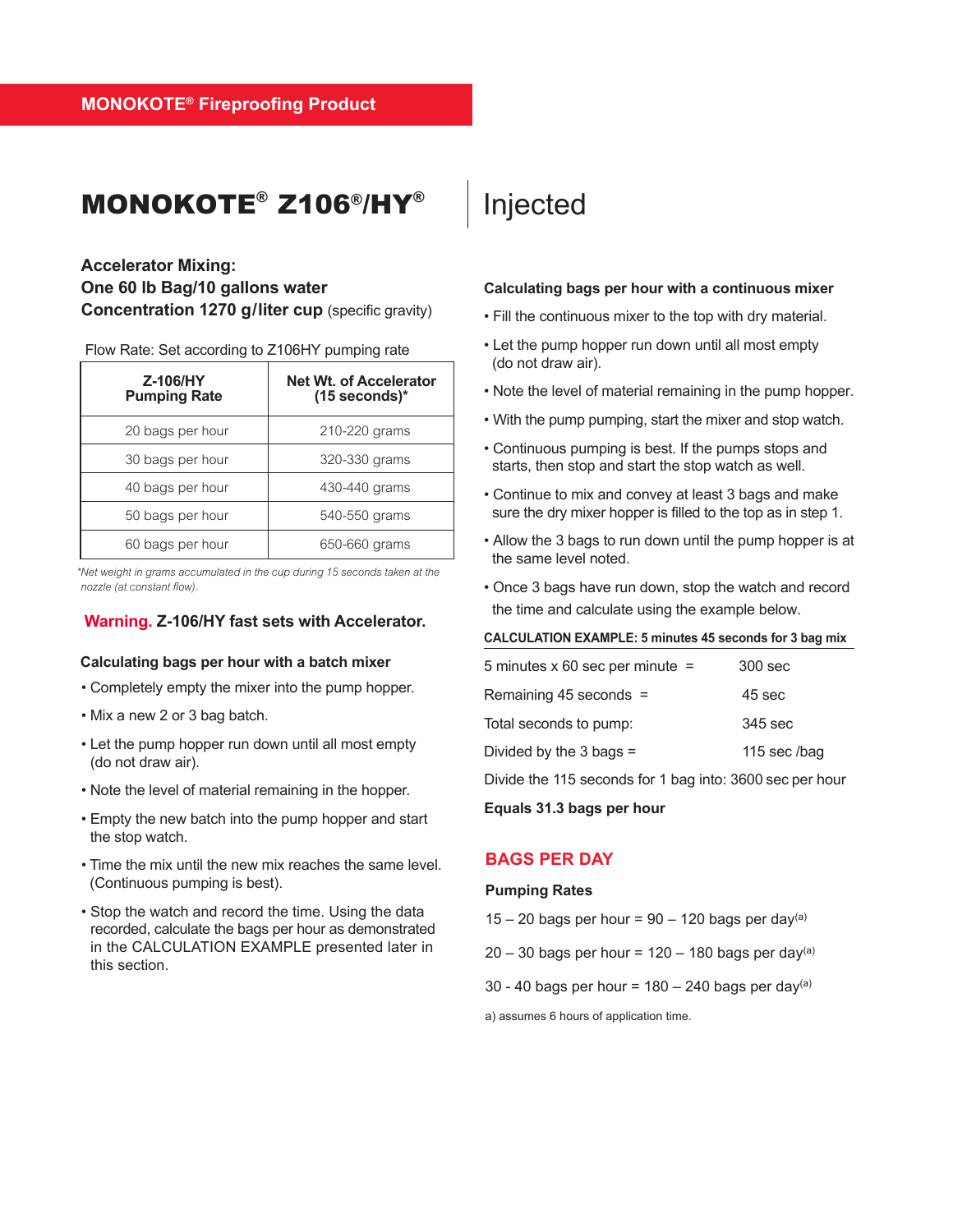### **MONOKOTE® Z106®/HY®**

Supplemental Field Application Information

### **BONDING AGENT REQUIREMENT**

Prior to application of Monokote Z-106/HY, Firebond™ Concentrate bonding agent must be applied to all substrates at a rate of 500 SF per gallon. There are two exceptions to this requirement;

- 1. Firebond $TM$  Concentrate is not required when Monokote Z-106/HY is applied uninjected to bare steel.
- 2. Firebond<sup>TM</sup> Concentrate is not required when bond tests run in accordance to the Coatings Materials section of the Underwriters Laboratories Fire Resistance Directory Volume 1 indicate that a bonding agent is not required for Monokote Z-106/HY in conjunction with the specific primed or painted structural steel.

### **FIREBONDTM APPLICATION**

Coverage:

Full concentrated strength-up to 1000 ft<sup>2</sup>/gal Diluted 1:1 (with water)—up to 500 ft $2$ /gal

Container size 5 gallon bucket or 55 gallon drum. GCP recommends using an airless pump for Firebond™ application.

### **Target Weight - Mixer Density 610-690 grams**

- 1. Mix Monokote as directed.
- 2. Place an empty GCP 980 ml container on the scale and press on/tare to tare the container.
- 3. Fill the container with Monokote, tapping lightly to remove air voids.
- 4. Place the container filled with Monokote on the scale and record the net weight.

If the weight is above 690 grams, mix longer or speed up the mixing blades.

If the weight is below 610 grams, mix for a shorter time or slow the mixer blades.

### **Target Weight - Nozzle Density Injected 685 - 720 grams**

- 1. Set the accelerator flow rate to a "fast trickle".
- 2. Start spraying and spray for about one minute until the system stabilizes.
- 3. After about one minute spray Monokote directly into the GCP 980 ml container. Position the nozzle above the container so that there is no overspray outside the container. Overfill the container.
- 4. Cut the Monokote level with the top of the container. Wait approximately one minute or until no further swelling is apparent. Again cut the Monokote flush with the top of the container.
- 5. For accurate readings cut to a smooth surface before the MK begins to set.
- 6. Place an empty container on the scale and press "on/tare".
- 7. Replace the tared container with the identical container filled with Monokote and record the net weight.

Check the charts on page 1 to determine yield.

### **Target Weight - Nozzle Density Uninjected 6 - 7 grams**

- 1. Start spraying and spray for about one minute until the system stabilizes.
- 2. After about one minute spray Monokote directly into the GCP 980 ml container. Position the nozzle above the container so that there is no overspray outside the container. Overfill the container.
- 3. Cut the Monokote level with the top of the container. Wait approximately one minute and cut again to allow for a more accurate cup weight reading.
- 4. Place an empty container on the scale and press "on/tare".
- 5. Replace the tared container with the identical container filled with Monokote and record the net weight.

Check the charts on page 1 to determine yield.